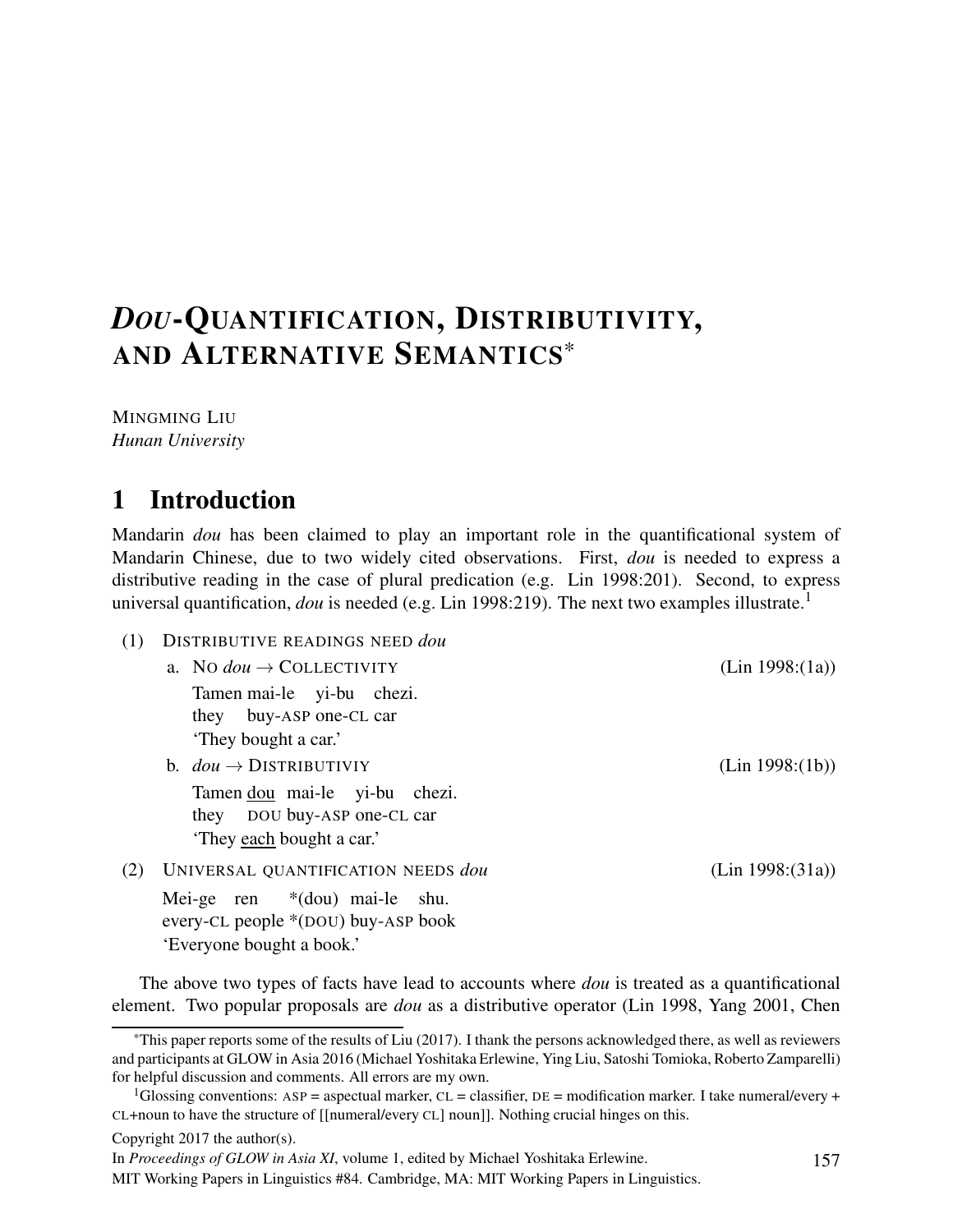2008) and *dou* as a (adverbial) universal quantifier of some sort (Lee 1986, Cheng 1995, Dong 2009).

The current paper argues against the quantificational view of *dou*. Instead, it following the proposal developed in Liu (2016, 2017) takes *dou* to be an alternative-sensitive operator. Distinct 'uses' of *dou* are analyzed by associating *dou* with alternative sets of different properties. In particular, 'quantificational/distributive'-*dou* arises when *dou* works with entailment-based alternative sets.

While the paper inherits its basic idea from its predecessors Liu (2016, 2017), it tries to offer a slightly more simplified implementation, which arguably facilitates understanding of the proposal. Furthermore, it contains data reported in the literature (but under-appreciated) that challenge the empirical claim that Mandarin universal quantification needs *dou*.

### 2 *Dou* is EVEN-like

Besides acting like a distributive item in (1) and (2), *dou* has a different "use": a scalar particle similar to English *even*. Consider (3).

- (3) San.ge xuesheng dou mai.le shi.ben shu. three-CL student DOU buy.ASP ten.CL book
	- a. EVEN-*dou*: 'A group of three students together bought 10 books, which is unlikely.'
	- b. DISTRIBUTIVE-*dou*: 'The three students each bought 10 books.'

(3) is ambiguous between (3a) and (3b) (with stress disambiguating the two; specifically, putting stress on *san* 'three' facilitates (3a) while stressing *dou* renders (3b). See Section 5.2 for issues of prosody). Under (3a), *dou* adds an *even*-flavor and the sentence is interpreted collectively (the collective-cumulative distinction is irrelevant to our discussion), while in (3b) *dou* is *even*-less but triggers at the same time a distributivity effect (Lin 1998) and a maximality/definiteness effect (see for example Cheng (2009:67) and Cheng and Sybesma (1999:539) for report of the fact), indicated by the *each* and *the* in the gloss respectively.

Previous accounts of examples like (3) take *dou* to be either a distributivity operator similar to English *each* (Lin 1998) or a maximality operator mimicking the effect of the definite article *the* (Giannakidou and Cheng 2006). Without going into the details of the two accounts, it is easy to see that neither captures the full paradigm: taking *dou* to be *each* misses its maximality/definiteness effect in (3b) while making *dou* an adverbial *the* leaves unexplained its distributivity effect; furthermore, neither accounts for *dou*'s *even*-flavor as in (3a).

We present a unified analysis of Mandarin *dou* that captures not only its distributivity and maximality effects in (3b), but also its *even*-flavor in (3a). The central idea is that *dou* is an EVEN-like item, with a semantics similar to English *even* proposed in Karttunen and Peters (1979) (cf. Liao 2011:217). In (4),  $\pi$  stands for the prejacent of *dou*, and  $[\![\pi]\!]^{\text{Alt}}$  its alternative semantic value (Rooth 1985, 1992), a set of propositions in this case. Notice that I assume for simplicity that *dou* takes sentential scope, which could be achieved either by movement of *dou*, similar to movement of *even* (Wilkinson (1996), Karttunen and Peters (1979), Lahiri 1998, Crnič (2014)), or by making *dou* an indicator of a covert *even* that has sentential scope (Liao 2011:215). In the latter view, *dou* does not have its own meaning. The paper adopts the movement view as in (5), but nothing crucial hinges on this. Finally, I take it that in (3), *three* is the alternative trigger (evidenced by the prosodic profile of (3a)), and I use  $_F$  to mark it.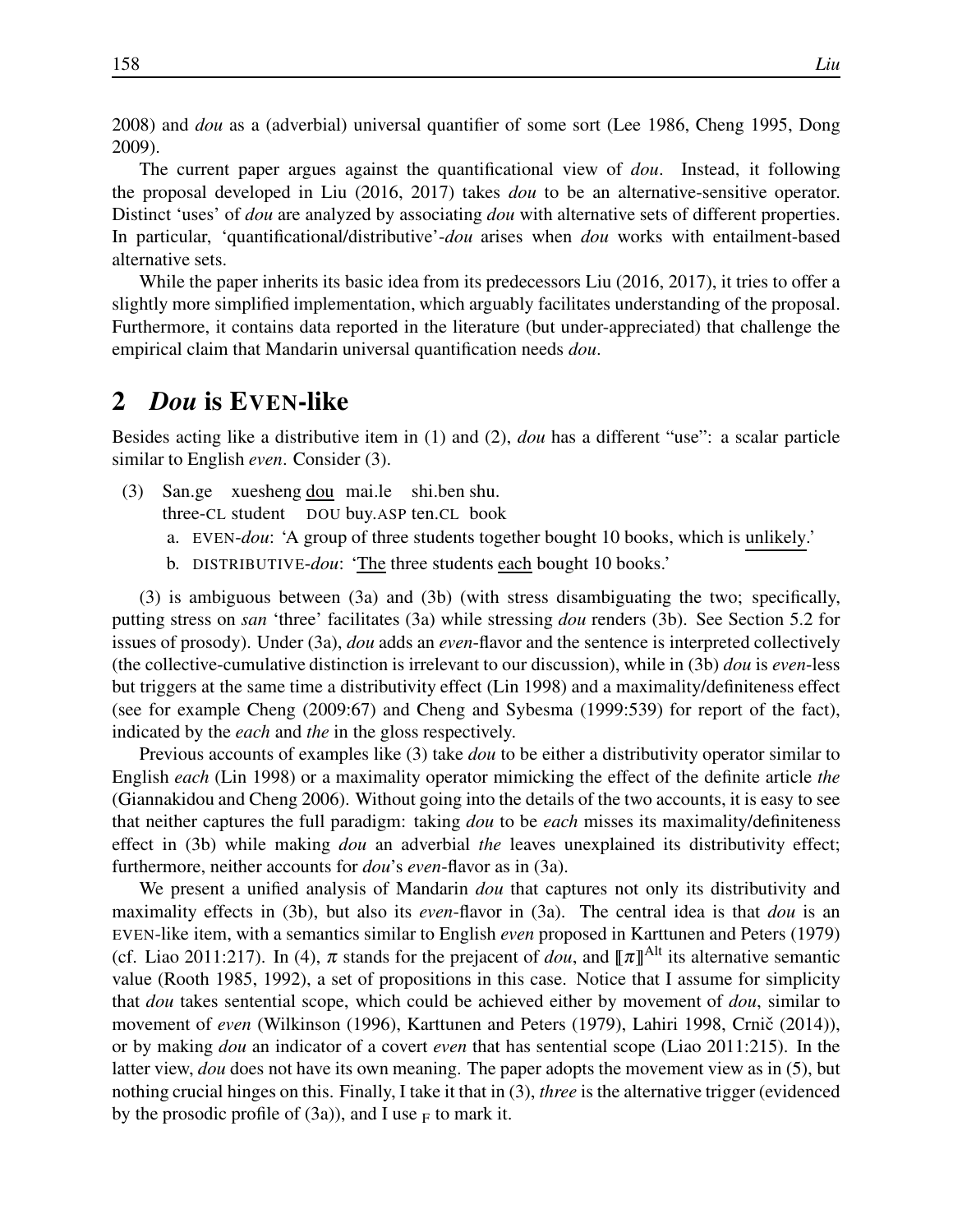- (4)  $\llbracket \text{dou}(\pi) \rrbracket$  is defined  $\inf \forall q \in [\![\pi]\!]^{\text{Alt}}[\neg(\llbracket \pi \rrbracket = q) \rightarrow [\![\pi]\!] \succ_X q]$ if defined,  $\llbracket dou(\pi) \rrbracket = \llbracket \pi \rrbracket$ In words: *dou* is truth conditionally vacuous but presupposes that its prejacent is the strongest proposition among its alternatives (on some scale *X*).
- (5) LF:  $\left[$  *dou*  $\left[$ <sub> $\pi$ </sub> three<sub>F</sub> students bought ten books] ]

The entry in (4) is more general than the semantics of *even* in Karttunen and Peters (1979) and is parameterized (cf. Greenberg 2016). While Karttunen and Peters' *even* is restricted to the scale of unlikelihood, the one in (4) is not. As will be clear below, setting the scale parameter to entailment accounts for distributivity of *dou*. 2

#### 2.1 The *Even*-flavor

Treating *dou* as EVEN-like naturally accounts for its *even*-flavor in (3a). (6) below is a plausible alternative set for (3a) (with *san.ge xuesheng* 'three students' interpreted as standard existentials, hinted by the *there were* ... in (6)). Since the prejacent, being interpreted collectively, has no entailment relation with the other alternatives, the scale parameter has to be set to unlikelihood and *dou* conveys the *even*-flavor.

(6)  $[\![\pi_{(3a)}]\!]^{Alt} =$  $\sqrt{ }$  $\int$  $\overline{\mathcal{L}}$ . . . three were 5 students such that they together bought 10 books, there were 4 students such that they together bought 10 books, there were 3 students such that they together bought 10 books ( $=\pi$ )  $\mathcal{L}$  $\overline{\mathcal{L}}$  $\int$ 

A question might arise at this point. Why is the proposition *that there were 2 students such that they together bought 10 books*, which presumably is more unlikely than the prejacent, not in (6)? I think the answer has to do with contextual pruning. The same process would explain the felicity of *she even made it to the semi-finals*F, even though *that she made it to the finals* is more unlikely (Kay 1990).

### 2.2 The Distributivity Effect

While setting the scale parameter to unlikelihood captures *dou*'s *even*-flavor, setting it to entailment accounts for its distributivity effect. In this case, a distributive construal is required to make sure *dou*'s prejacent entails all the other alternatives. In this sense, entailment-based *dou* forces a distributive reading of its prejacent.

Let me first clarify my assumption about distributive readings. I analyze distributive readings by a covert distributivity operator (7) optionally on VP (Link 1987).

(7) 
$$
[[Dist]] = \lambda P \lambda x \forall y [(y \le x \land Atom(y)) \rightarrow P(y)]
$$

 $^{2}(4)$  differs from the proposal in Liu (2017) in the following way: in Liu (2017), I take entailment as a special unlikelihood relation, which is justified by that fact that unlikelihood always respects entailment — if  $p$  entails  $q$ ,  $q$ cannot be more unlikely than *p* (Lahiri 1998, Crnič 2014). Under this understanding of unlikelihood, dou uniformly operates on the scale of unlikelihood and no parameterization is needed. On the other hand, the current paper, for reasons of exposition, takes entailment and unlikelihood as separate, and parameterization explains the two "uses" of *dou*.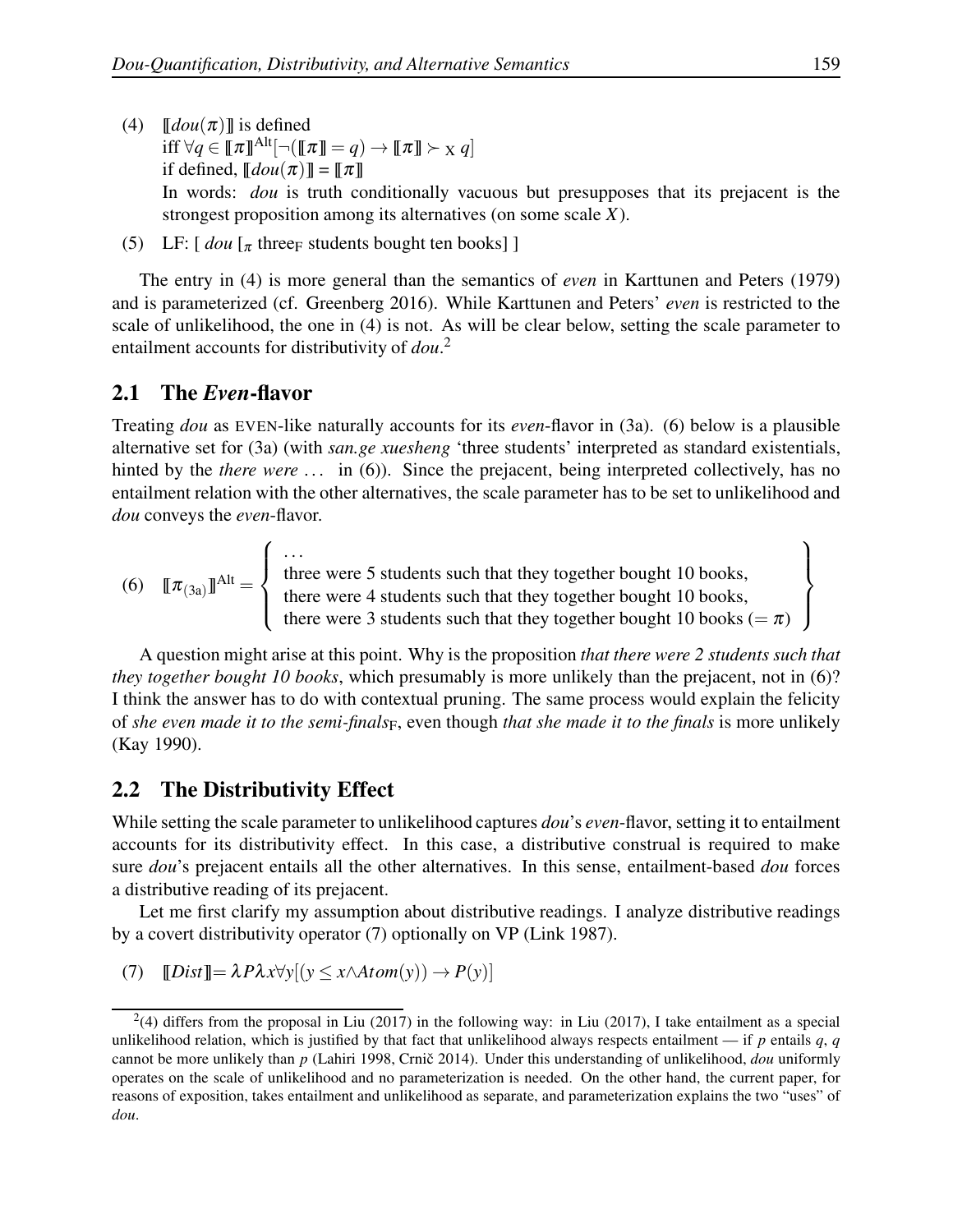The existence of a covert distributivity operator in Mandarin Chinese is independently justified by (8a) where *dou* is absent but a distributive reading is possible and strongly preferred for every speaker consulted. In this respect, our judgment agrees with Xiang (2008:229), but differs from Lin (1998:201), who claims that (definite) plurals in Mandarin do not have distributive readings, unless *dou*, according to Lin a distributivity operator, is added. However, it seems that Lin did not take context into consideration. For (8a), even Lin himself (personal communication) agrees that a distributive reading is the preferred one. Below, (8b) and (8c) spell out the LF and semantics of (8a).

- (8) (Context: I asked who among the kids drew two pictures; you replied:)
	- a. Zhangsan he Lisi hua le liang fu. Zhangsan and Lisi draw ASP two CL 'Zhangsan and Lisi each drew two pictures.'
	- b. [TP Zhangsan and Lisi [VP *Dist* [VP drew two pictures ]]]
	- c.  $∀y[(y ≤ z ⊕ l ∧ Atom(y)) → ∃X[|X| = 2 ∧ \text{pics}(X) ∧ \text{draw}(y, X)]]$

With *Dist*, the prejacent of *dou* in (3)/(5) can be interpreted distributively. Specifically, I propose that (9) is the alternative set associated with *dou* in (b), with *each* representing the distributivity operator *Dist*.

(9)  $[\![\pi_{(3b)}]\!]^{\text{Alt}} =$  $\sqrt{ }$  $\int$  $\mathcal{L}$ there were 3 students such that each bought 10 books ( $=\pi$ ), there were 2 students such that each bought 10 books, there were 1 students such that each bought 10 books,  $\mathcal{L}$  $\mathcal{L}$  $\int$ 

In  $[\![\pi_{(3b)}]\!]^{Alt}$ , the prejacent of *dou* entails all the alternatives, which satisfies *dou*'s presupposition that its prejacent needs to be the strongest on some scale — in this case, the scale of entailment. On the other hand, since the scale is not based on unlikelihood, no *even*-flavor is triggered. Finally, since the entailment is made possible by the distributive operator (the *each* in (9)), the correlation between *even*-less *dou* and distributive readings is observed, and the distributive effect of entailment-based *dou* is explained.

### 2.3 The Maximality Effect

The maximality/definiteness effect of *dou* also follows from our proposal. To illustrate, consider contexts where there are exactly three students. In such contexts, any alternative of the from *there were n students such that each bought 10 books* with  $n > 3$  will not be included in the actual alternative set. This is because it does not make sense to consider a proposition like *that there were 4 students such that each bought 10 books* if we already know there could only be three students. Thus, the alternative set has to be the one in (9) and we have already seen how *dou* is licensed there without triggering an *even*-flavor.

Things change when there were more than three students in the context. Suppose there were four as in (10). In this case, there is a proposition  $q$  in the alternative set entailing the prejacent, and *dou*'s presupposition cannot be satisfied — this is true regardless of whether the scale parameter of *dou* is set to unlikelihood or entailment. For entailment, this is obvious. For unlikelihood, because of the *Principle of entailment* (Crnic 2014) "if p entails q, q cannot be more unlikely than  $p$ ", the prejacent  $\pi$  cannot be more unlikely than *q* in (10). The sentence is thus infelicitous in the context.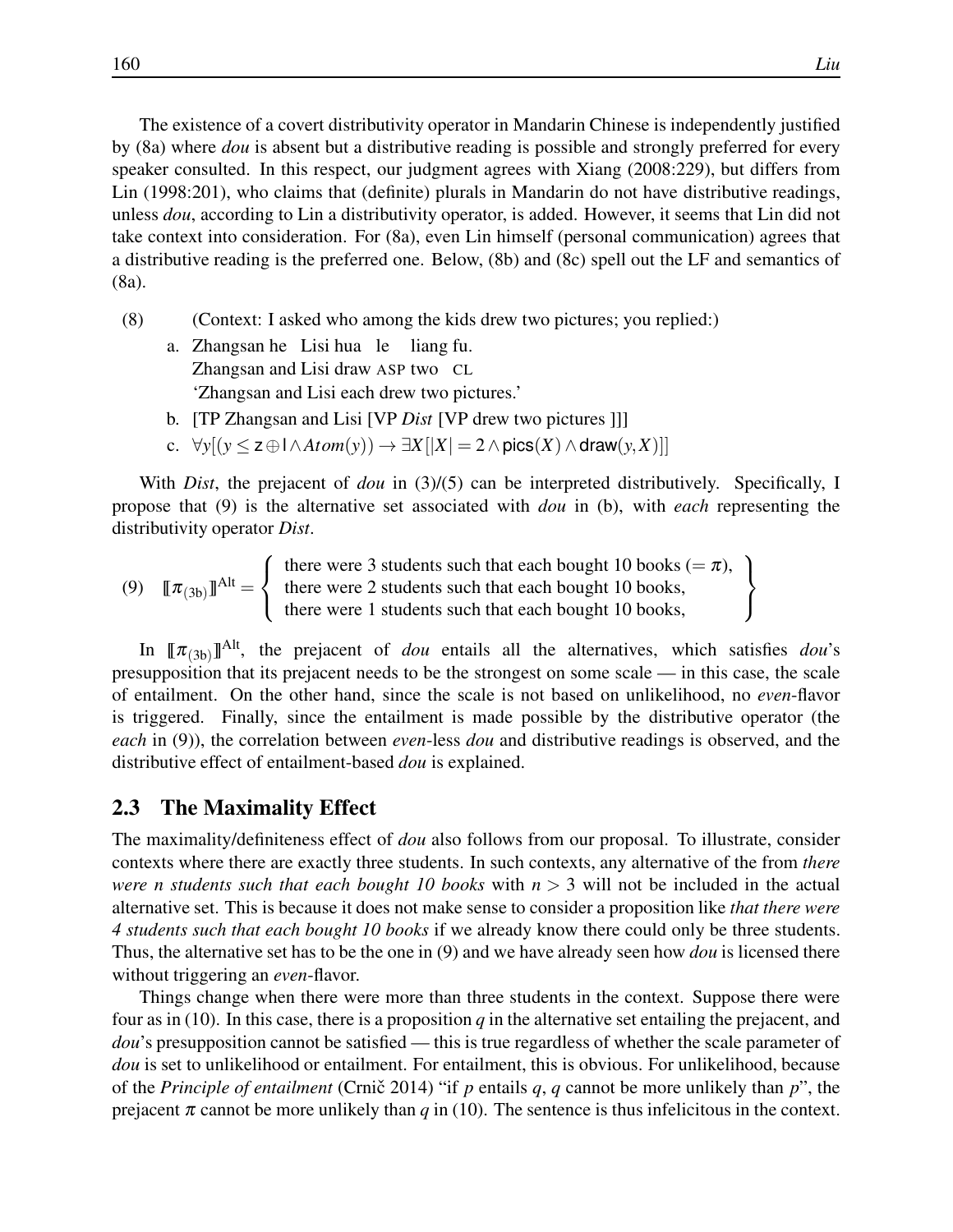(10) 
$$
\llbracket \pi_{n>3} \rrbracket^{Alt} = \left\{ \begin{array}{l} \text{there were 4 students such that each bought 10 books } (=q), \\ \text{there were 3 students such that each bought 10 books } (= \pi), \\ \text{there were 2 students such that each bought 10 books,} \\ \text{there were 1 students such that each bought 10 books,} \end{array} \right\}
$$

In other words, to get the *even*-less *dou* in (3b), the context has to contain exactly 3 students.<sup>3</sup> In this way, we have derived the maximality/definiteness effect of *dou* in (3b) from its *even* presupposition.

In summary, by examining a single *dou* sentence, the section has sketched an analysis of Mandarin *dou* that captures its *even*-flavor, its distributive effect, its maximality effect, and the interaction among the three. The essence of the story is that *dou* operates on a scale of propositions; since propositions can either be ranked on unlikelihood and entailment, the former corresponds to *even*-*dou* while the latter distributivity/maximality *dou*. 4

# 3 *Dou* is Not Quantificational

Most previous analyses of *dou* treat *even*-less *dou* as a quantificational element, either a (adverbial) universal quantifier (Lee 1986, Cheng 1995, Dong 2009) or a distributive operator (Lin 1998, Yang 2001, Chen 2008). In this section, we will take the distributive operator analysis in Lin 1998 as representative of the quantificational analyses (but what we will say applies to the universal quantifier analyses as well). We will argue that *dou* cannot be quantificational, because it does not have fixed quantificaitonal force and it does not take scope.

There are mainly two types of facts that motivate Lin (1998) to treat *dou* as a distributive operator whose semantics equals to the covert *Dist* in (7).

First, when associated with a plural definite, *dou* forces distributive readings. This is the distributivity effect of *even*-less *dou* discussed above.

The second type of facts involves quantifiers. Most importantly, universal quantification in Mandarin requires the presence of *dou*, illustrated in (11a).

- (11) a. Mei-ge-xuesheng \*( dou) mai-le yi-ben-shu. every-CL-student DOU buy-ASP one-CL-book 'Every student bought a book.'
	- b.  $\llbracket$ mei-CL-student<sub>LIN</sub> $\rrbracket = \bigoplus$  student $(x)^5$
	- c.  $∀x[(x \leq \bigoplus \text{student} \land \text{Atom}(x)) \rightarrow \exists y(\text{book}(y) \land \text{bound}(x, y))]$

One consequence of treating *dou* as a quantificational element is that Mandarin *every-*NP needs to be taken as non-quantificational. Indeed Lin (1998) analyzes the *every*-*dou* puzzle as follows:

<sup>3</sup>What happens when there were less than 3 students in the context? In such a context, the alternative set won't contain the prejacent, which is ruled out by the Focus Interpretation Principle in Rooth (1992) which requires the prejacent to be always in the alternative set.

<sup>4</sup>The explanation of (1b) is analogous. Plural definites such as *tamen* 'they' trigger alternatives, each of which is a sub-plurality of  $\llbracket$  *they*  $\llbracket$  (Malamud 2012), and thus all alternative propositions stand in an entailment relation under a distributive constural, similar to (9).

<sup>&</sup>lt;sup>5</sup> $\bigoplus$  Student(*x*) is a (presupposition-less) notational variant of σ*x*.student(*x*) (Sharvy 1980, Link 1983), which stands for the mereological sum of all entities to which student applies. We adopt this notation from Champollion  $(2010)$ . Notice that Lin's own analysis uses *sets* instead of *sums* to represent pluralities, so he has  $\bigcup$  student. We systematically use *sums*.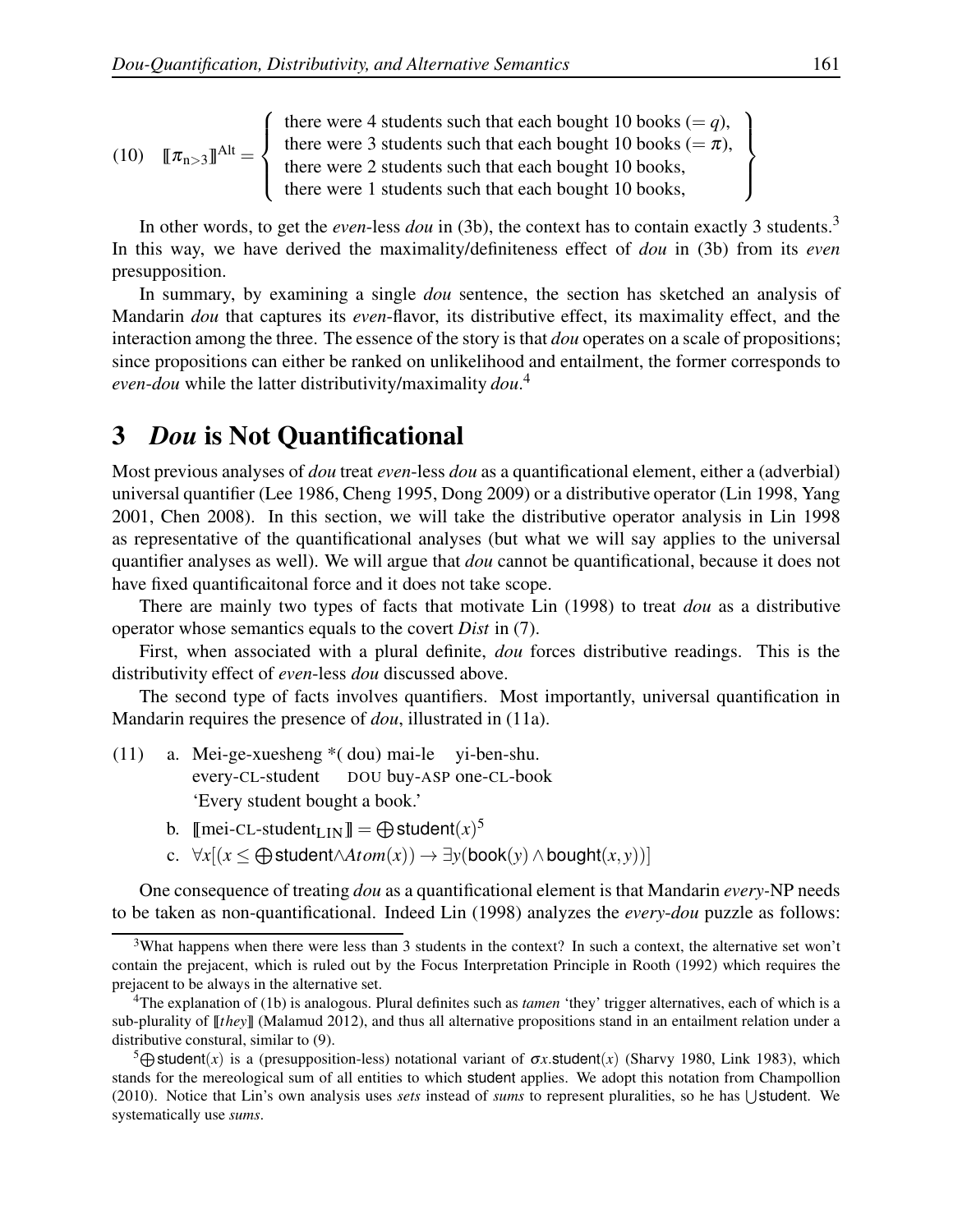different from English *every*-NP, Mandarin *meige*-NP is referential (11b), synonymous with *the*-NP. Thus it requires *dou* in order to express a quantificational meaning, as in (11c).

Notice however assigning *meige*-NP a (plural) definite semantics does not really explain why *meige*-NP needs *dou*: there is no reason why a plural definite ⊕student cannot directly combine with the VP predicate  $\lambda x \exists y [P(x) \land \text{book}(y) \land \text{bought}(x, y)]$ , delivering a collective reading in Lin's framework. Lin seems to be aware of this problem. He appeals to syntax: *meige*-NP carries a Q-feature, and thus it has to be distributively quantificational and needs *dou*. This weakens Lin's overall semantic account. Later, we will present our take on this *every*-*dou* puzzle.

From the above illustration of Lin's account we can see that the essence of a distributive operator analysis (and other quantificational analyses) of *dou* is that *dou*, being quantificational, introduces universal quantification into the truth-conditional semantics. Below, we would like to challenge this basic idea, by showing that *dou* does not seem to be quantificational and *meige*-NP in Mandarin is not referential. Our evidence concerns two very important aspects of a quantificational element – quantificational force and scope.

#### 3.1 No Stable Q-force

Consider first quantificational force. When *dou*'s associate is a definite, another quantificational element *Q*adv can be added, with the resulting sentence carrying various quantificational force based on the *Q*adv. This is the quantificational variability (QV) problem of *dou*.

(12) Tamen daduo/henduo dou xihuan Lisi. they most/many DOU like Lisi 'Most/many of them like Lisi.'

 $\sqrt{QV}$ 

(12) seems to be a problem for analyses that treat *dou* as a quantificational element. It shows that a *dou*-sentence doesn't uniformly have <sup>∀</sup>-quantification.<sup>6</sup> In other words, if *dou* were indeed quantificational, it would have to be a very vacuous one.

Further and more importantly, *meige*-NPs '*every*-NP' do not show quantificational variability (13).

(13) meige xuesheng (∗daduo/∗henduo) dou xihuan Lisi. every student most/many DOU like Lisi Intended: 'Most/many of the students like Lisi.' *every*→ ∗-QV

A comparison of (12)-(13) suggests that Mandarin *every*-NPs are quantificational while definite NPs are not. Thus the latter but not the former allows for another quantificational element. But this distinction (between definites and *meige*-NP) is hard to maintain under Lin's quantificational analysis of *dou*.

<sup>6</sup> I take the *daduo*/*henduo* in (12) to be adverbial (generalized) quantifiers relating two sets of atomic individuals, roughly <sup>λ</sup>*P*λ*X*.MOST/MANY(λ*x*[*x* ≤ *X* ∧ *Atom*(*x*)],*P*). They are not like English *most of the NPs* that introduces ∃-quantification over a group *X* whose cardinality is greater than a half of the NPs (Nakanishi and Romero 2004). The evidence for this analysis comes from the fact that adverbial *daduo/henduo* do not allow collective readings; that is, [they *daduo/henduo* lift the piano] can only be interpreted distributively, unlike *most of the NPs* but similar to *most NPs*. Under this analysis of *daduo/henduo*, it is hard to make sense of the *dou* in (12), if it is indeed a universal.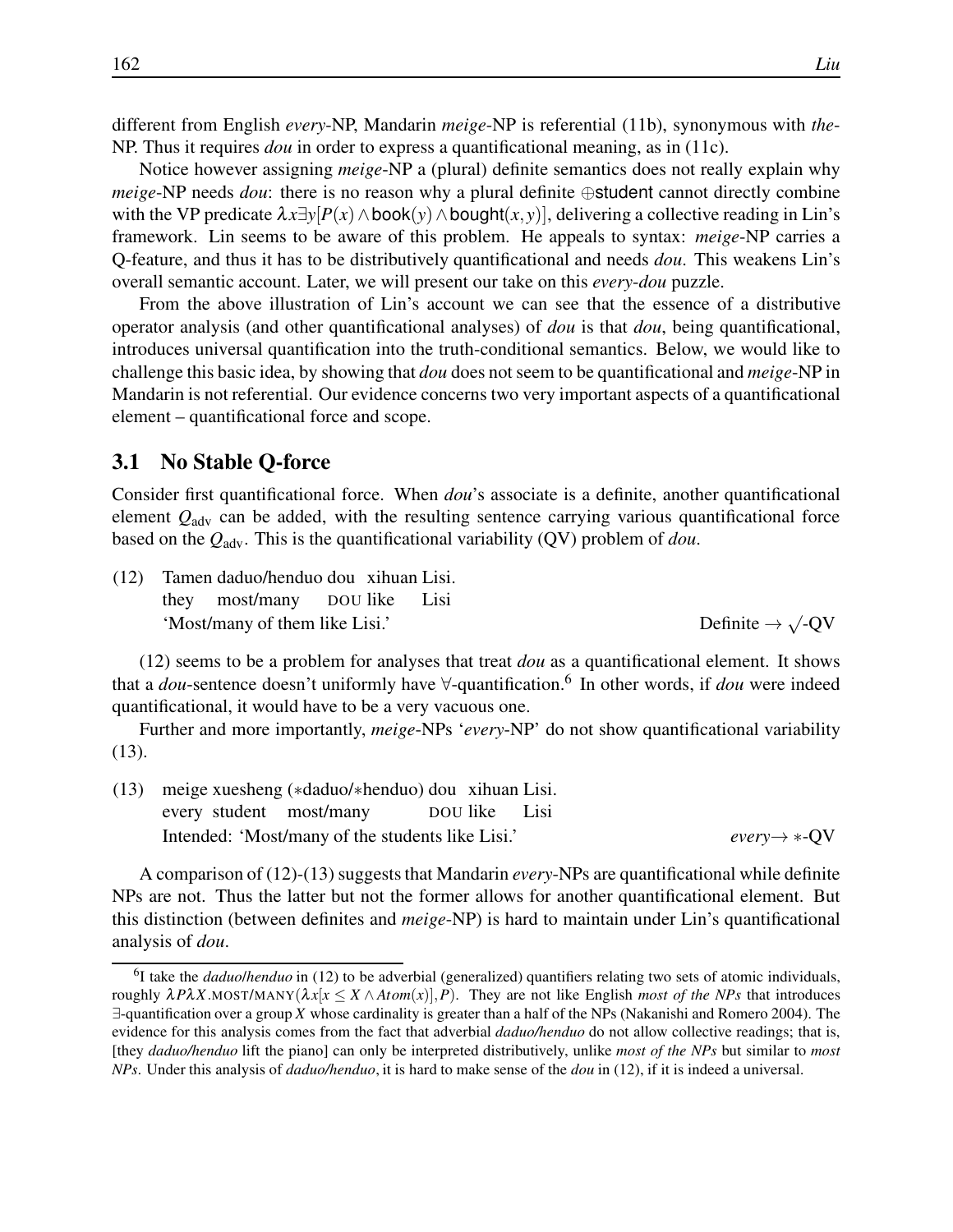### 3.2 No Scope Bearing

Next let us turn to scopal facts. Under a quantificational analysis of *dou*, *dou* is expected to take scope. Since Mandarin is a famous surface-scope-only language (Huang 1982), we expect everything that comes before *dou* at the surface to have semantic scope over ∀ (introduced by *dou* according to a quantificaitonal analysis), and everything after *dou* to fall within the scope of ∀. (14)-(15) seems to confirm this prediction (Yang 2001). In (14), *dou* comes before negation and the sentence has the  $\forall$  >  $\neg$  reading; in (15), negation comes before *dou* and the sentence is interpreted as  $\neg$   $\forall$ .

- (14) Tamen dou bu xihuan Lisi. they DOU not like Lisi 'They all don't like Lisi.'  $\forall$  >  $\rightarrow$
- (15) Tamen bu-(shi) dou xihuan Lisi. they not-(be) DOU like Lisi  $\forall$  'Not all of them like Lisi.'  $\Rightarrow$   $\forall$

However, *meige*-NPs 'every-NP' are different again. In (16), both *meige* and *dou* occur before negation, and the sentence has  $\forall$  > ¬ reading, a result compatible with a quantificational analysis of *dou*. On the other hand,  $a \rightarrow \forall$  reading surprisingly requires negation to appear before *meige*-NP at the surface (17); just putting negation before *dou* results in ungrammaticality (18).

| (16) | meige xuesheng dou bu xihuan Lisi.<br>every student DOU not like Lisi                                                             |                      |
|------|-----------------------------------------------------------------------------------------------------------------------------------|----------------------|
|      | 'Every student is such that they don't like Lisi.'                                                                                | $A > -$              |
| (17) | bu-shi meige xuesheng dou xihuan Lisi.<br>not-be every student DOU like Lisi<br>'Not every student likes Lisi.'                   | $\neg$ $>$ $\forall$ |
| (18) | *meige xuesheng bu-(shi) dou xihuan Lisi.<br>student not-(be) DOU like Lisi<br>every<br>Intended: 'Not every student likes Lisi.' | *every>NOT>DOU       |
| (19) | Tamen bu-(shi) dou xihuan Lisi.<br>they not-(be) DOU like Lisi                                                                    |                      |
|      | 'Not all of them like Lisi.'                                                                                                      | $they$ > NOT > DOU   |

The scopal contrast between *meige*-NPs (18) and definites (19) is again unexpected under Lin's quantificational analysis of *dou*, where *meige*-NPs and plural definites are treated on a par. Instead, the behavior of *meige*-NPs in (17)-(18) suggests that *meige*-NP should really take scope, explaining why a ¬ > ∀ reading must have negation appear before *meige*-NP (instead of just *dou*) at the surface. But if *meige*-NPs take scope, *dou* had better not.

We seem to have a dilemma: (14)-(15) suggests *dou* takes scope, while (17)-(18) shows the opposite.

Yet the dilemma is only superficial. First, even in the definite-case, *dou* need not take scope: a overt  $Q_{\forall}$  *quan*, if present, determines scope. The contrast between (20) and (21) shows that (exactly as in the case of *meige*-NPs (17)-(18)), in order to get a  $\neg$   $>$   $\forall$  reading, negation has to appear before *quan*, indicating *quan*, rather than *dou*, is the scope-taking universal.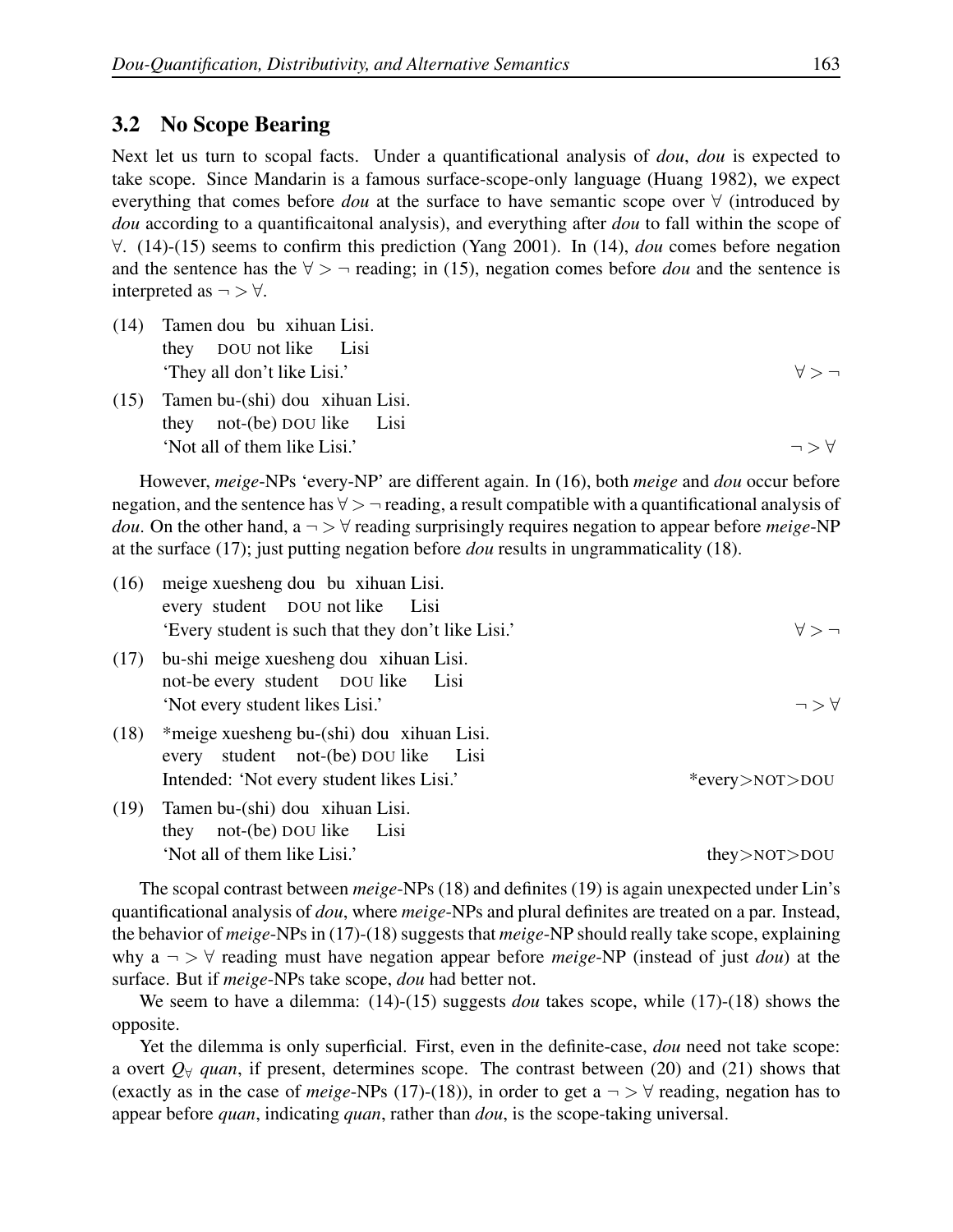| (20) | Tamen bu-shi quan dou xihuan Lisi.<br>not-be all DOU like Lisi<br>they      |                          |
|------|-----------------------------------------------------------------------------|--------------------------|
|      | 'Not all of them like Lisi.'                                                | $\neg$ $>$ $\forall$     |
| (21) | $*$ Tamen quan bu-(shi) dou xihuan Lisi.<br>they all not-(be) DOU like Lisi |                          |
|      | Intended: 'Not all of them like Lisi.'                                      | $*$ quan $>$ NOT $>$ DOU |

In the absence of *quan*, we can rely on the covert distributive operator *Dist* (7) posited in the previous section and require it to sit next to *dou* to capture *dou*'s 'scopal' facts. In other words, (14) and (15) actually have the following structures (22)-(23), and what takes scope in these structures is the *Dist*, not *dou*; since *dou* is next to *Dist*, other scopal elements that appear before or after *Dist* at LF also appear before or after *dou* at the surface, thus *dou*'s 'scopal' facts.<sup>7</sup>

- (22)  $[$ *they*  $[$  *dou*  $[Dist \rightarrow like List] ]$
- $(23)$  [*they*  $\lceil \neg$  [*dou* [*Dist like Lisi*]]]

It's time to take stock. We have shown that a quantificational analysis of *dou* such as Lin (1998) is problematic. *Dou* neither has obvious quantificational force nor determines scope. It simply does not behave like a quantificational expression. On the other hand, *meige*-NP '*every*-NP', although it generally requires *dou*'s support, is truly quantificational: it contributes stable quantificational force (universal) and takes scope.

### 4 *Dou* with *Every*

After showing the inadequacy of a quantificaitonal analysis, we have to make sure that our proposal for *dou* can handle (or at least is compatible with) the facts discussed above. We know how our proposal accounts for the distributivity effect of *dou* from Section 2.2, but we don't have an analysis of *meige*-NP and its association with *dou* yet, to which we now turn.

Based on the facts discussed above, we propose Mandarin *meige*-NP is quantificational with standard generalized quantifier semantics Barwise and Cooper 1981. We also assume with von Fintel 1994 that quantifiers have covert domain restriction variables ranging over properties of indivduals and represent it as  $_D$  in (24). Further, our *dou* is still *even*-like, as defined in (4).

(24)  $\text{[mei}_{D}$ -CL-student  $\text{]} = \lambda P \forall x \in D \text{[student}(x) \rightarrow P(x) \text{]}$ 

Next, *dou* associates with an alternative-triggering item, so we need to determine the alternatives to *meige*-NP, which we propose to be its subdomain alternatives (25) (Chierchia 2013).

 $(25)$  [[mei<sub>D</sub>-CL-student]]<sub>Alt</sub> = { $\lambda P \forall x \in D'$  [student $(x) \rightarrow P(x)$ ] :  $D' \subset D$ }

Finally, we assume that a sentence contaning a *meige*-NP and *dou* such as (26a) has the analysis in (26b), with *dou* having sentential scope.

<sup>7</sup>Some clarifications: under an account where *meige*-NP, *quan* and *Dist* are quantificational while *dou* is not, 18 and 21 are predicted to have a  $\forall$  >  $\neg$  reading. Yet the two are bad; this is because, we suggest, the default position of (a narrow scope) negation is low (Beghelli and Stowell 1997), and there is no motivation to move it across *dou*. Indeed, in all cases of ∀ > ¬, negation has to appear after *dou*, if *dou* is present. See (16) for an example.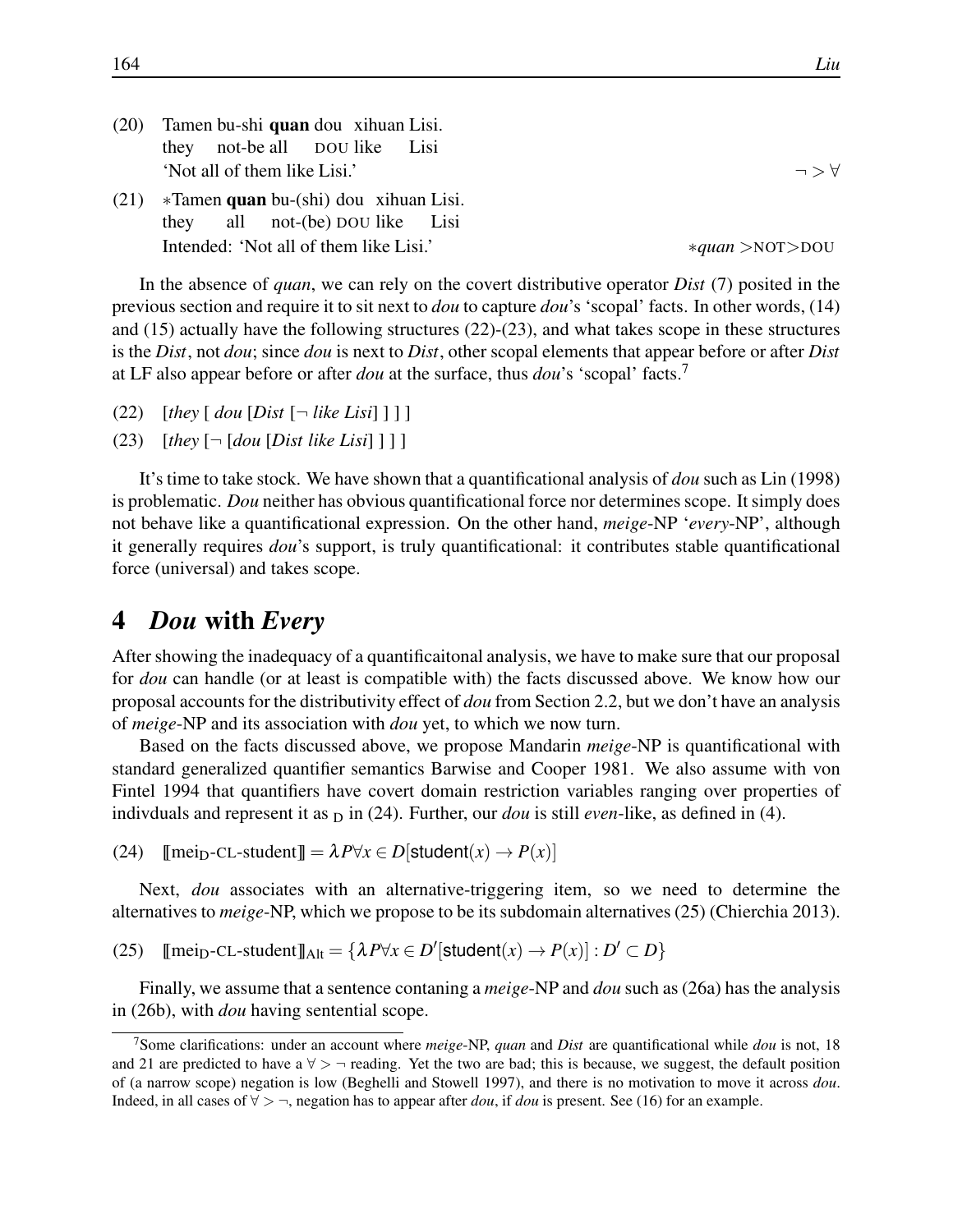- (26) a. Mei-ge-xuesheng dou mai-le yi-ben-shu. every-CL-student DOU buy-ASP one-CL-book 'Every student bought a book.'
	- b. [  $DOU$  [ $\pi$  every $_{D_F}$  student bought a book ]]
	- c.  $\llbracket \pi \rrbracket = \forall x \in D[\text{student}(x) \rightarrow \exists y(\text{book}(y) \land \text{bound}(x, y))]$
	- d.  $[\![\pi]\!]_{\text{Alt}} = {\forall x \in D'[\textsf{student}(x) \rightarrow \exists y(\textsf{book}(y) \land \textsf{bought}(x, y))] : D' \subset D}$

With the LF in (26b), we derive (26c) as the meaning of the prejacent  $\pi$ , and (26d) as  $\pi$ 's alternatives.

Now we have a familiar situation: the prejacent entails all the other alternatives. The scale parameter of *dou* is thus set to entailment and *dou*'s *even*-like presupposition is satisfied, and this is, I claim, why *dou* is possible with *meige*-NPs.

To explain why *dou* is required in (2)/(26a), we suggest that the domain variable of *mei* 'every' is focused as default; in other words, it automatically triggers subdomain alternatives in such cases, similar to NPIs in Chierchia 2013. Thus, it needs *dou* to exhaustify these alternatives away.

Now with *dou* being *even*-like and *meige*-NPs quantificational, our proposal is compatible with all the facts discussed in this subsection. Since *meige*-NPs are quantificational, they do not allow quantificational variability (13), and they determine the scope of the universal based on their surface position (17). Since definites are non-quantificational, they allow quantificational variability (12) and the 'scopal facts' of *dou* (14)-(15) are due to a covert *Dist* on VP that sits next to *dou*. Finally, since *dou* is *even* and truth-conditionally vacuous, it does not interfere with any of the above truth-conditional phenomena.<sup>8</sup>

Before ending this section (and the paper), I would like to point out some facts concerning the co-occurrence of *dou* with *mei*-NPs that have been under-appreciated in the literature. In a corpus-based study, Zhang (2009) examines 4,084 naturally occurring sentences containing *mei*-NPs 'every-NP' to see if *dou* is really a necessary component of universal quantification, and the conclusion she arrives at is that (surprisingly) most of the *mei*-NPs do not need *dou*: only 1,475 out of the 4,084 sentences have *dou* in them. One interesting fact Zhang reports pertains to the interaction between *mei*-NP/*dou* and other focus-sensitive exclusives such as *jiu*, *zhi* and *cai*, all of which could be glossed as some sort of *only* (see Liu 2017 for an extensive discussion of *jiu* and *zhi*). Crucially, in all of the sentences that have *mei*-NP as subject and *jiu/zhi/cai* in the VP (80 out of the 4,084), *dou* is absent. See (27) below for an example.

(27) zhe-zhong che jiage pianyi, this-type car price inexpensive, every-CL selling-price only amount-to mei-liang shoujia zhi xiangdangyu tong lei same type riben che de baifenzhi 70.

Japanese car DE percent 70

'This type of car is inexpensive. The price of each only amounts to 70% of that of a similar Japanese car.'

While the facts and generalizations Zhang 2009 reports are certainly in need of more careful evaluation and discussion, they seem to speak against a quantificational-based explanation of the

<sup>8</sup>We do need *dou* to scope over a universal to get its *even* meaning trivialized. This is easy to obtain even with negation around. To get a ∀ > ¬ reading, *dou*> ∀ > ¬ will do, while ¬ > ∀ requires ¬ > *dou*> ∀, both of which can be achieved by covert movement of *dou*.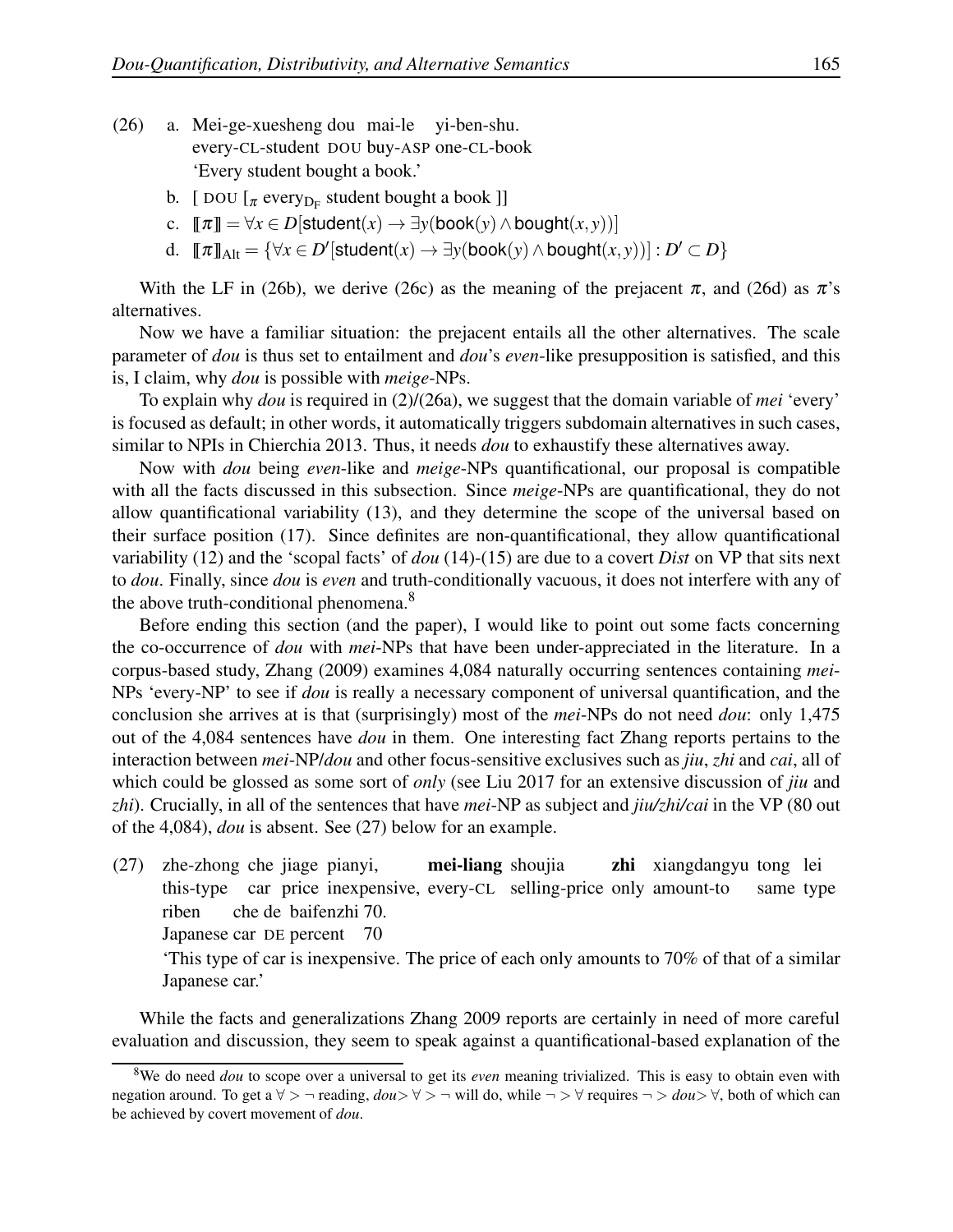*every*-*dou* puzzle. If *mei*-NPs indeed bear a strong Q feature and thus need *dou* to complete the quantificational process as Lin (1998) claims, it is unexpected that this feature can be suppressed for almost two thirds of the cases when *mei*-NPs are present. It is also unclear how the quantificational-based story could explain the connection of the *every*-*dou* puzzle to other focus-sensitive operators. A not implausible idea based on the proposal developed in the current paper might better explain the connection: the presence of focus-sensitive operators such as *zhi/jiu/cai* signal additional focus (what is under discussion) within the sentence, which suppresses the default focus triggered by *every*-NPs, and thus *dou* is not needed. I will leave an explication of this idea to another occasion.

## References

- Barwise, Jon, and Robin Cooper. 1981. Generalized quantifiers and natural language. *Linguistics and Philosophy* 4:159–219.
- Beghelli, Filippo, and Tim Stowell. 1997. Distributivity and negation: The syntax of *each* and *every*. In *Ways of Scope Taking*, ed. A. Szabolcsi, 71–107. Springer.
- Champollion, Lucas. 2010. Parts of a Whole: Distributivity as a Bridge between Aspect and Measurement. Doctoral Dissertation, University of Pennsylvania.
- Chen, Liping. 2008. Dou: Distributivity and Beyond. Doctoral Dissertation, Rutgers University.
- Cheng, Lisa L.-S. 1995. On dou-quantification. *Journal of East Asian Linguistics* 4:197–234.
- Cheng, Lisa L.-S. 2009. On *every* type of quantificational expression in Chinese. In *Quantification, Definiteness, and Nominalization*, ed. M. Rather and A. Giannakidou, 53–75. Oxford: Oxford University Press.
- Cheng, Lisa L.-S., and Rint Sybesma. 1999. Bare and not-so-bare nouns and the structure of the NP. *Linguistic Inquiry* 30:509–542.
- Chierchia, Gennaro. 2013. *Logic in Grammar*. Oxford: Oxford University Press.
- Crnic, Luka. 2014. Non-monotonicity in NPI licensing. ˇ *Natural Language Semantics* 22:169–217.
- Dong, Hongyuan. 2009. Issues in the Semantics of Mandarin Questions. Doctoral Dissertation, Cornell University.
- von Fintel, Kai. 1994. Restrictions on Quantifier Domains. Doctoral Dissertation, University of Massachusetts, Amherst.
- Giannakidou, Anastasia, and Lisa Lai-Shen Cheng. 2006. (in)definiteness, polarity, and the role of wh-morphology in free choice. *Journal of Semantics* 23:135–183.
- Greenberg, Yael. 2016. A novel problem for the likelihood-based semantics of *even*. *Semantics and Pragmatics* 9:1–28.
- Huang, C.-T. James. 1982. Logical Relations in Chinese and the Theory of Grammar. Doctoral Dissertation, MIT, Cambridge.
- Karttunen, Lauri, and Stanley Peters. 1979. Conventional Implicature. In *Syntax and Semantics 11: Presupposition*, 1–56. New York: Academic Press.
- Kay, Paul. 1990. Even. *Linguistics and Philosophy* 13:59–111.
- Lahiri, Utpal. 1998. Focus and negative polarity in Hindi. *Natural Language Semantics* 6:57–123.

Lee, Thomas Hun-tak. 1986. Studies on Quantification in Chinese. Doctoral Dissertation, UCLA.

Liao, Hsiu-Chen. 2011. Alternatives and Exhaustification: Non-interrogative uses of Chinese *wh*-words. Doctoral Dissertation, Harvard University, Cambridge.